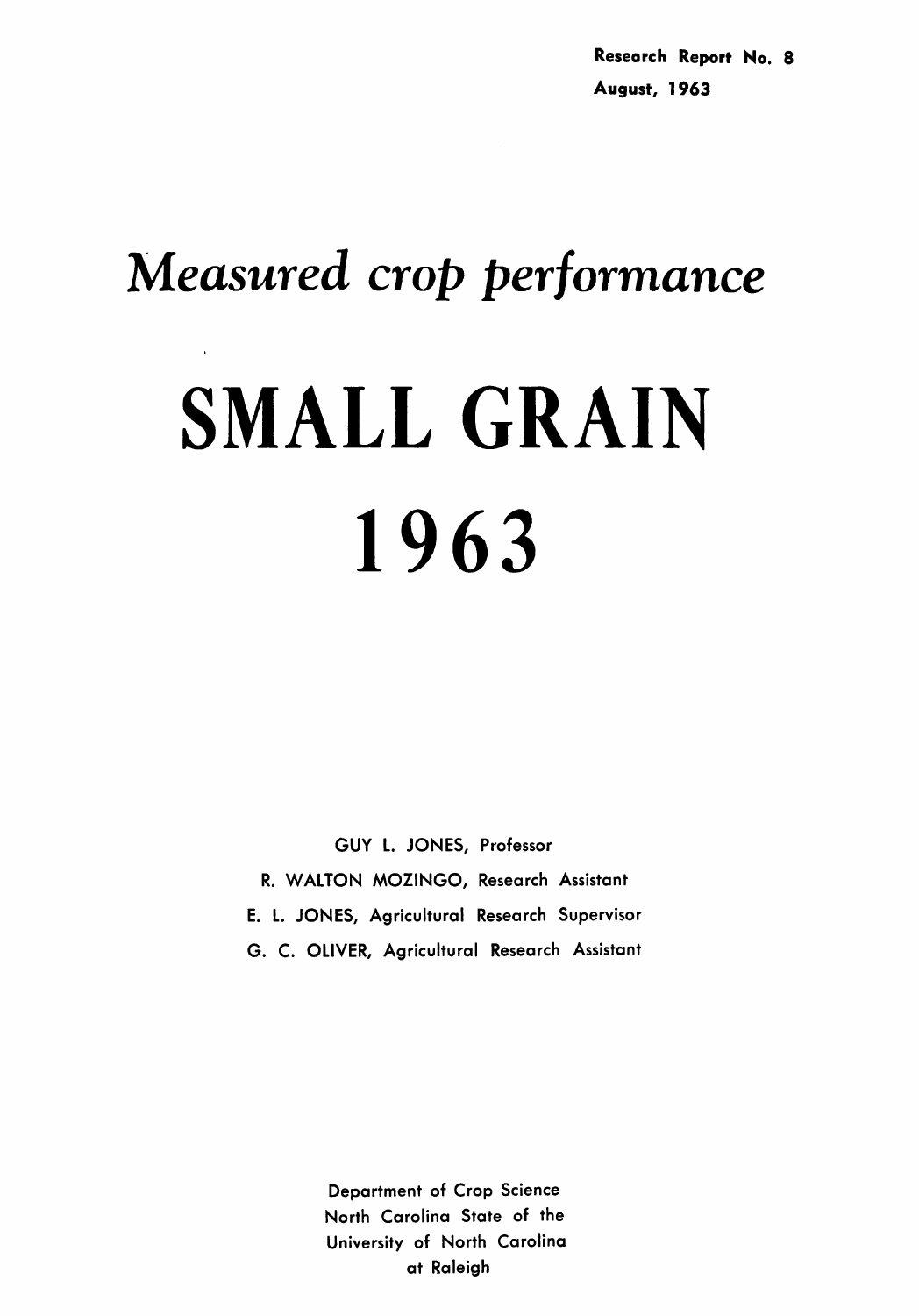# TABLE OF CONTENTS

Page

| <b>INTRODUCTION</b>                          |  |  |               |                      |        |                                    |                             |               |                      |           |           |   |  |  | 3  |
|----------------------------------------------|--|--|---------------|----------------------|--------|------------------------------------|-----------------------------|---------------|----------------------|-----------|-----------|---|--|--|----|
| EXPERIMENTAL PROCEDURE.                      |  |  |               |                      |        |                                    |                             |               |                      |           |           |   |  |  | 4  |
| Agencies Sponsoring Entries                  |  |  |               |                      |        |                                    |                             |               |                      |           |           |   |  |  | 4  |
| Test Locations. $\ldots$                     |  |  |               |                      | $\sim$ |                                    |                             | $\sim$ $\sim$ |                      |           |           |   |  |  | 4  |
| Cultural Practices.                          |  |  |               |                      |        |                                    |                             |               |                      | $\bullet$ | $\bullet$ |   |  |  | 6  |
| Seasonal Conditions                          |  |  |               |                      |        |                                    |                             |               |                      |           |           |   |  |  | 6  |
| RESULTS AND DISCUSSION                       |  |  |               |                      |        |                                    | $\ddot{\phantom{a}}$        |               |                      |           |           |   |  |  | 8  |
| Barley.                                      |  |  |               | $\ddot{\phantom{a}}$ |        | $\sim$ $\sim$ $\sim$               | $\ddot{\phantom{a}}$        |               |                      |           |           | . |  |  | 9  |
| Oats. .                                      |  |  | $\sim$ $\sim$ | $\ddot{\phantom{1}}$ |        | $\sim 100$ km s $^{-1}$            | $\sim$ $\sim$ $\sim$ $\sim$ |               | $\sim$ $\sim$ $\sim$ |           |           |   |  |  | 10 |
| Wheat.                                       |  |  |               |                      |        |                                    |                             |               |                      |           |           |   |  |  | 11 |
| <b>TABLES AND FIGURES</b>                    |  |  |               |                      |        |                                    |                             |               |                      |           |           |   |  |  |    |
| Location of tests                            |  |  |               |                      |        | $\sim$ $\sim$ $\sim$ $\sim$ $\sim$ | $\cdots$                    |               |                      |           |           |   |  |  | 5  |
| Cultural practices.                          |  |  |               |                      |        |                                    |                             |               |                      |           |           |   |  |  | 12 |
| Characteristics of varieties.                |  |  |               |                      |        |                                    |                             |               |                      |           |           |   |  |  | 13 |
| Barley performance in the Piedmont.          |  |  |               |                      |        |                                    |                             |               |                      |           |           |   |  |  | 15 |
| Barley performance in the Coastal Plain      |  |  |               |                      |        |                                    |                             |               |                      |           |           |   |  |  | 16 |
| Oat performance in the Piedmont              |  |  |               |                      |        |                                    |                             |               |                      | $\sim$    |           |   |  |  | 17 |
| Oat performance in the Coastal Plain.        |  |  |               |                      |        |                                    |                             |               |                      |           |           |   |  |  | 18 |
| Wheat performance in the Piedmont $\ldots$ . |  |  |               |                      |        |                                    |                             |               |                      |           |           |   |  |  | 19 |
| Wheat performance in the Coastal Plain.      |  |  |               |                      |        |                                    |                             |               |                      |           |           |   |  |  | 20 |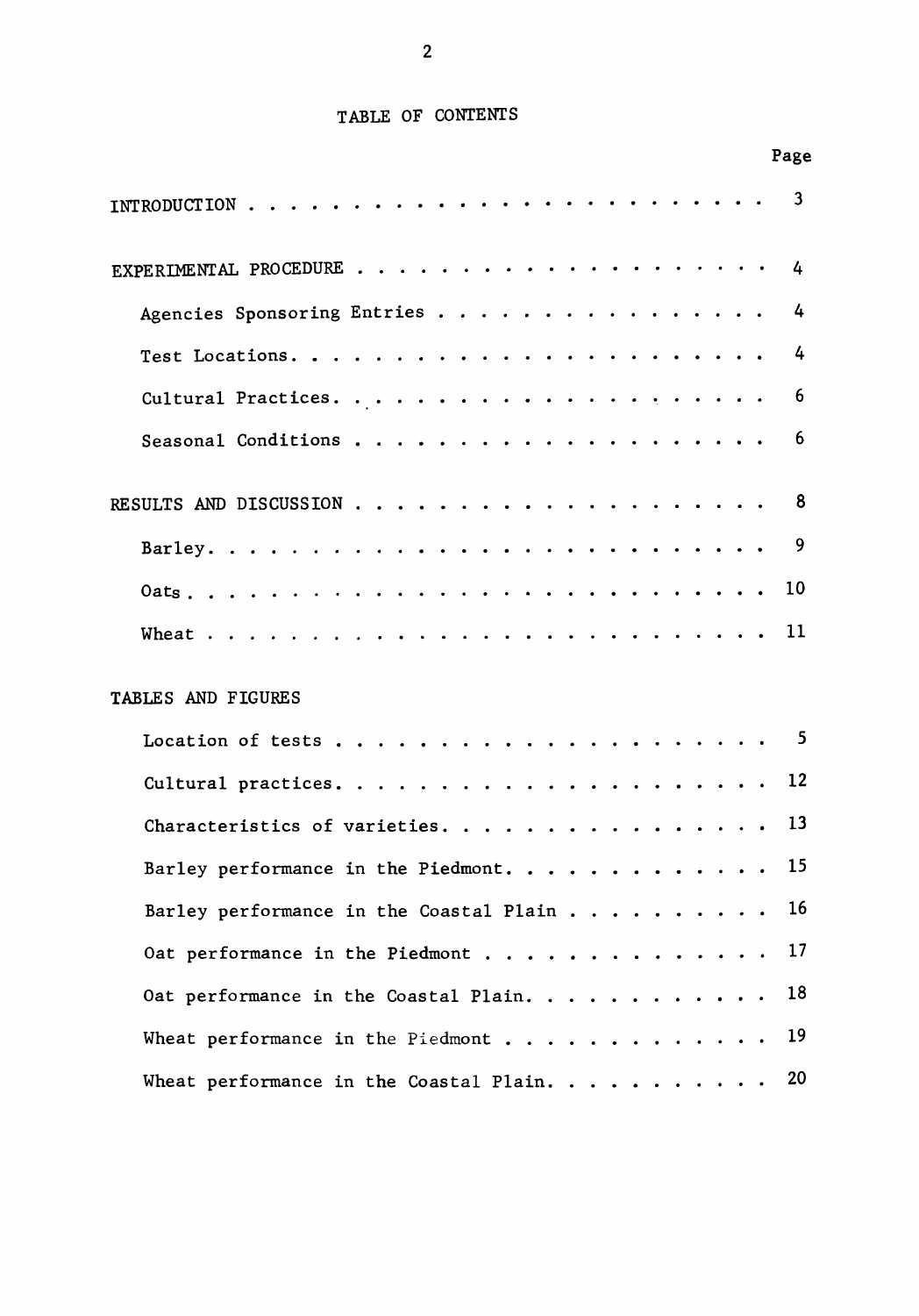PERFORMANCE OF SMALL GRAIN VARIETIES IN NORTH CAROLINA Guy L. Jones, R. W. Mozingo, E. L. Jones, G. C. Oliver  $\frac{1}{4}$ 

#### INTRODUCTION

Performance tests of small grain varieties are important in that they provide information for growers and agricultural workers to use in evaluating varieties for planting. Evaluation trials are located throughout the small grain producing area of the state and are conducted to determine the value and suitability of commercially available and prospective varieties of wheat, oats and barley for planting in North Carolina.

Seasonal conditions differ from year to year; therefore, a variety which looks superior for one year may not be consistently good, hence, varieties should be evaluated on the basis of performance over several years.

Information on varietal performance is presented from six test locations in the state, three in the Piedmont and three in the Coastal Plain area. In comparing the performance of varieties, data from the area which mostly nearly represents the growers' conditions

 $1/$  Professor in Charge of Variety Testing, Research Assistant, Agricultural Research Supervisor and Agricultural Research Assistant, Department of Crop Science, North Carolina State of the University of North Carolina at Raleigh, respectively.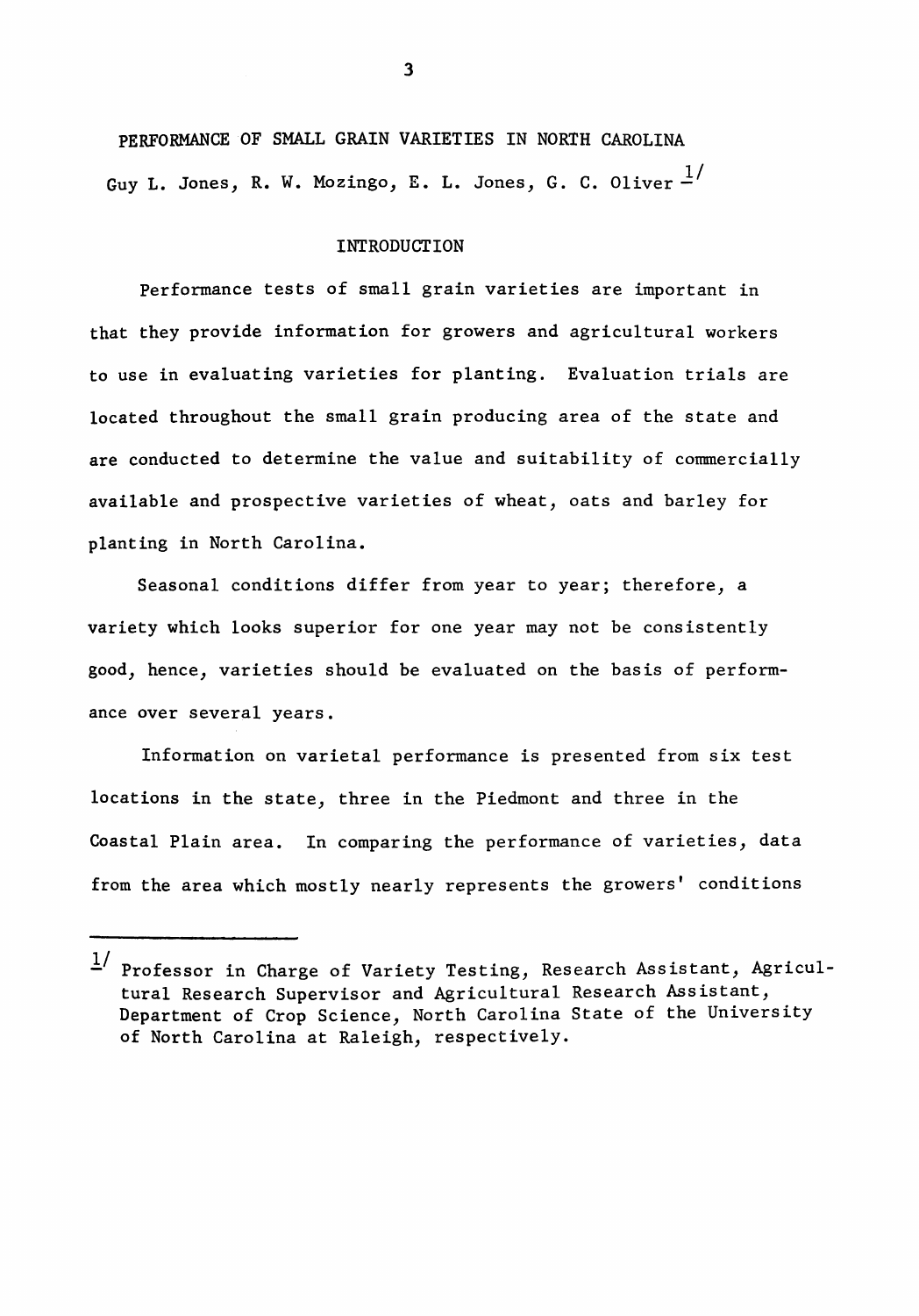should be used. All available data $\frac{1}{2}$  were used in determining the pathologic and agronomic characteristics of the varieties.

# EXPERIMENTAL PROCEDURE

Commercial varieties and experimental lines developed by public and private agencies are included in these tests. Any individual or firm may make application for having entries included by writing the Department of Crop Science, North Carolina State. A fee is charged on an entry basis for all private entries. Personnel of the testing program may include entries about which further information is desired.

### Agencies Sponsoring Entries

| Arkansas Agricultural Experiment Sta.       | Fayetteville, Ark. |
|---------------------------------------------|--------------------|
| Coker's Pedigreed Seed Company              | Hartsville, S. C.  |
| Georgia Agricultural Experiment Sta.        | Experiment, Ga.    |
| Indiana Agricultural Experiment Sta.        | Lafayette, Ind.    |
| North Carolina Agricultural Experiment Sta. | Raleigh, N. C.     |
| South Carolina Agricultural Experiment Sta. | Clemson, S. C.     |
| Virginia Agricultural Experiment Sta.       | Blacksburg, Va.    |

#### Test Locations

Seven locations were used in 1963 with four in the Piedmont and three in the Coastal Plain as shown in Figure 1. The Davidson County test was discarded due to freeze damage resulting in an extremely poor stand. All tests, except the one in Columbus County on the Border Belt Tobacco Research Station were located on private

 $1/$  Special acknowledgement is due  $\sum$ rs. T. T. Hebert and C. F. Murphy for assistance in describing the characteristics of varieties.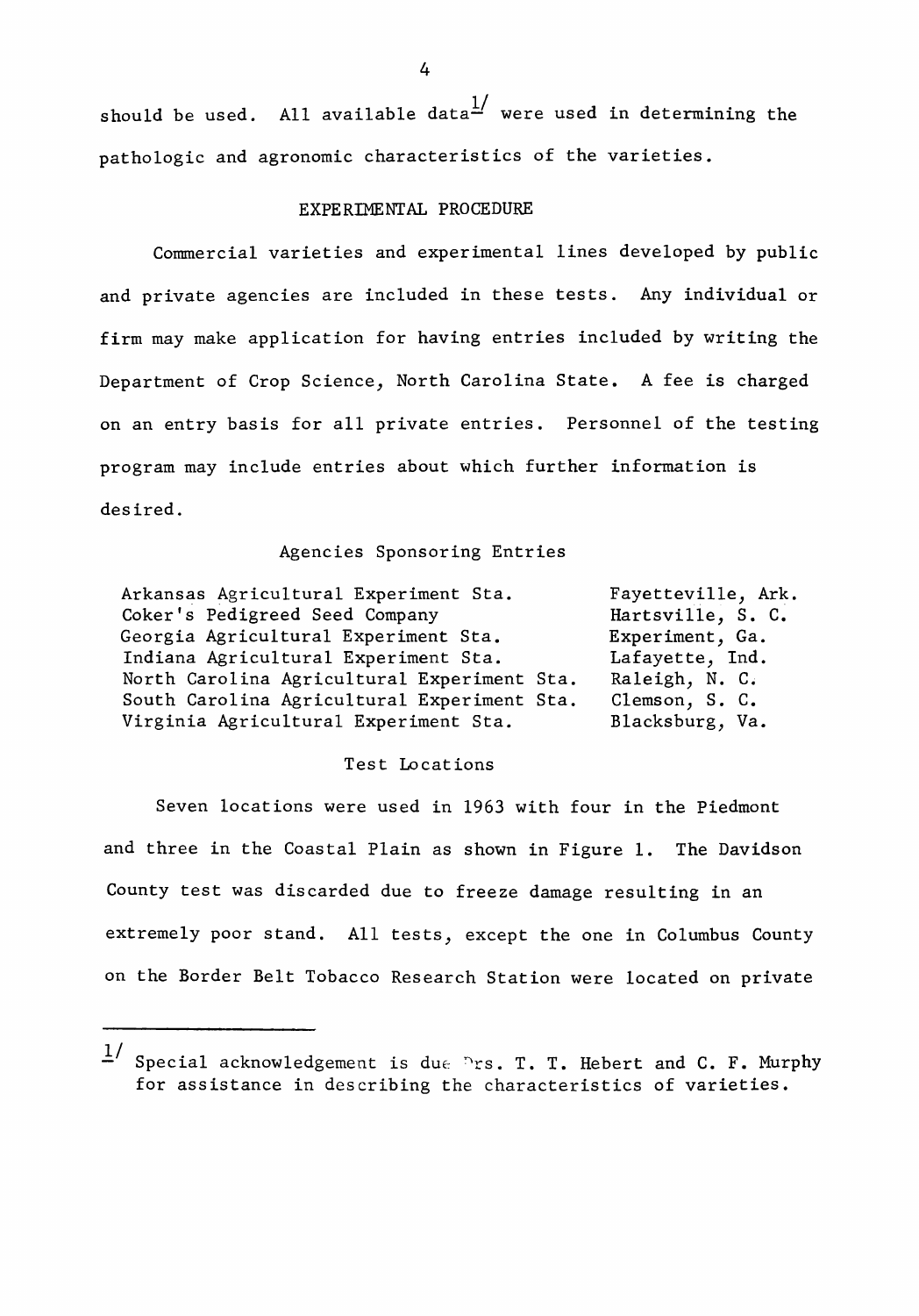

# **LOCATION OF SMALL GRAIN PERFORMANCE TRIALS**



CO-OPERATORS

#### **PIEDMONT**

Davidson County: C. A. Smith, Route 7, Lexington, N. C. County Extension Chairman, C. E. Barnhardt.

Gaston County: Henry Clark, Route 1, Crouse, N. C. County Extension Chairman, Max Erwin.

Iredell County: Allan Morrow, Route 2, Cleveland, N. C. County Extension Chairman, Wayne Franklin.

Stanly County: D. G. Harwood, Route 1, New London, N. C. County Extension Chairman, V. A. Huneycutt.

# COASTAL PLAIN

Columbus County: Border Belt Tobacco Res. Sta., Whiteville, N.C. Supervisor, Wallace Dickens County Extension Chairman, C. D. Raper.

Lenoir County: Franklin Scarborough, Route 1, Hookerton, N. C. County Extension Chairman, F. J. Koonce.

Nash County: W. M. Winstead, Route 3, Nashville, N. C. County Extension Chairman, J. P. Woodard.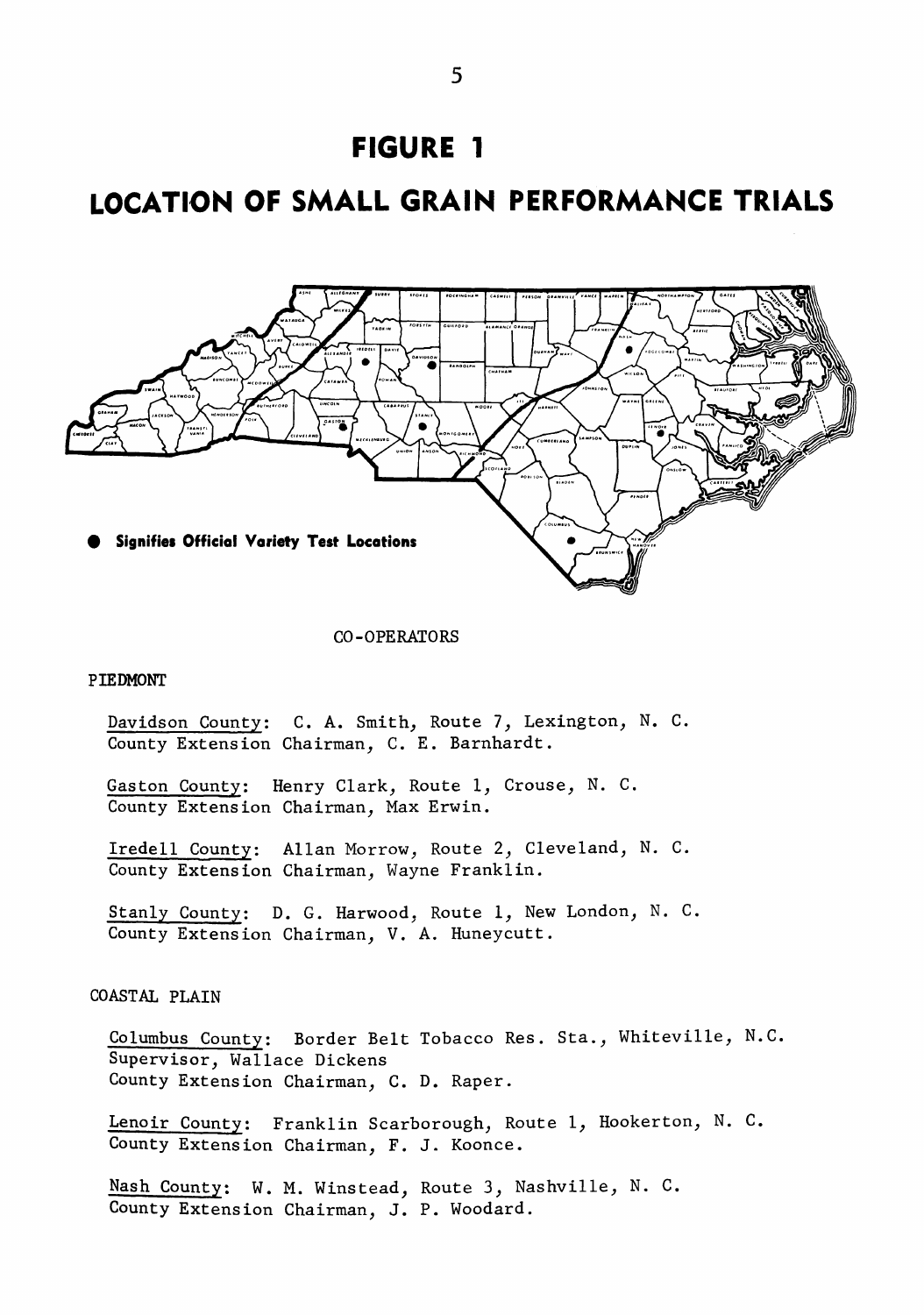farms.  $\frac{1}{4}$  A randomized block design with four replications was used at each location.  $\frac{2}{1}$  Varieties were planted in three-row plots 16 feet long, except the Columbus County test which was planted in fiverow plots 16 feet long, and the center row was harvested for yield.

# Cultural Practices

Cultural practices, such as seed bed preparation, date of planting, fertilization and topdressing were in accord with good farming practices and were uniform for all entries at a given location, Table 1. The plots were hand-harvested, threshed, cleaned and weighed. Thimet was applied on seed after planting and before covering to aid in control of aphids which cause yellow dwarf.

# Seasonal Conditions

The variety test plantings had very good emergence. All locations had a good seed bed and were planted on time. The stand was good, with good growth and color until the latter part of November when extremely cold weather conditions in the Piedmont area caused a heavy winter kill at all locations. Three hard freezes occurring in late November, mid-January and late February injured most of the

 $\frac{1}{s}$  The cooperative spirit and civic-minded service rendered by the farmers who provided land and the necessary cultural practices for these trials and the cooperation of the county agents are gratefully acknowledged.

 $2/$  Statistical analyses were made in the statistical laboratory under the supervision of John o. Rawlings. This assistance is gratefully acknowledged.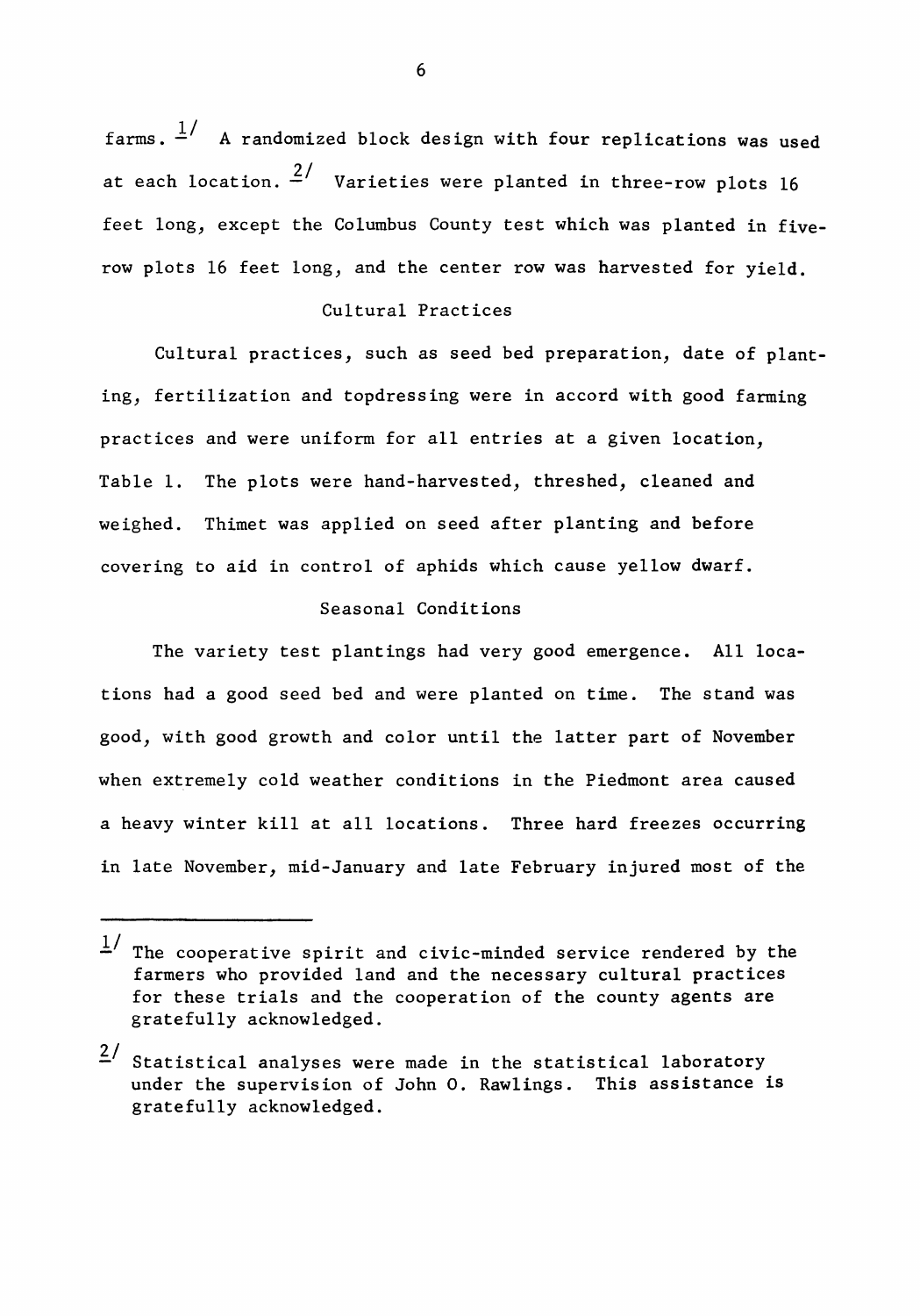oats and barley and caused some degree of injury to the wheat. The cold winds in January and February probably caused more actual damage than the freezing in the Piedmont.

The Davidson County test started off very good, with good stand and color, but was discarded after a freeze in late February and severe cold winds damaged more than 50% of the wheat. The oats and barley had been even more severely damaged by earlier cold weather.

In Gaston County only the wheat plots were harvested. A January freeze killed nearly all the oats and about 80% of the barley. Therefore, the oats and barley were not harvested. Approximately 20% of the wheat heads were killed by a late spring freeze.

Oats in the Iredell County test were killed by the cold weather. However, the wheat and barley, which were fair, were harvested. The yield was affected by the cold weather conditions.

The Stanly County test was not affected as much by the cold weather as the other Piedmont locations; however, the yields were reduced. New growth after the weather warmed up in the spring improved all three crops in this location. The early spring freeze killed some of the oat heads, but did not affect the barley and wheat. This was the best of the Piedmont tests. Some lodging and mildew occurred at this location.

The weather conditions in the Coastal Plain were about normal except for a late spring freeze, which damaged the heads, causing some reduction in yield. Most varieties of the oats and barley took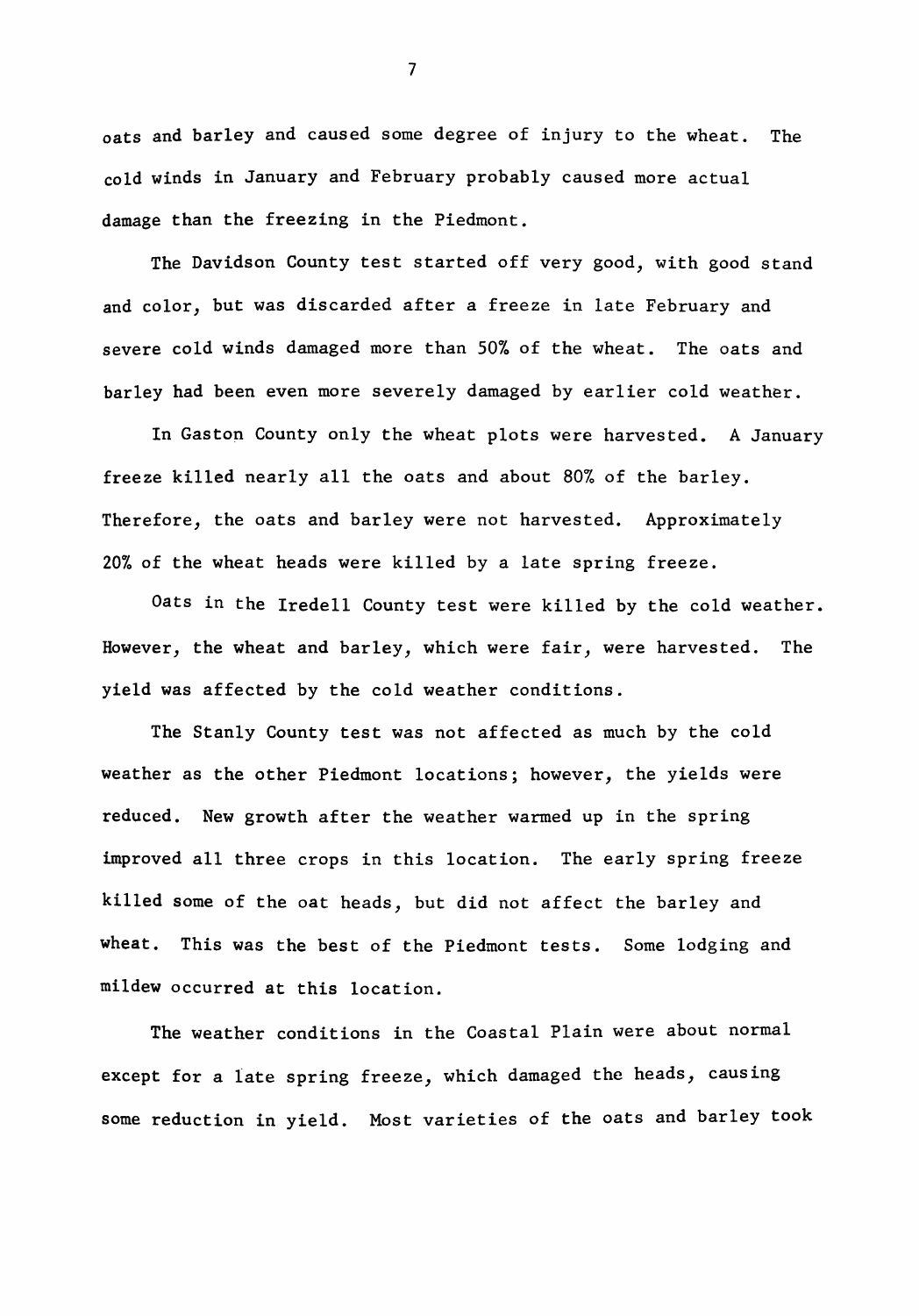a second growth after this freeze. The Columbus County test had a period of dry weather around the last of March, but this did not seem to affect the yields. Some bird damage did occur in this test, which affected the yield of some plots.

The Nash County test was the best of the group this year. It was very uniform, with a good stand and good growth, but had some mildew.

The Lenoir County test had normal weather conditions except for the late spring freeze which affected some heads. Early April was dry at this location. There was some bird damage, also, in the Lenoir County test which affected the yield of those plots. Mildew was noted on the wheat.

The general seasonal conditions in the Piedmont were not conducive to producing good yields due to the loss in stand resulting from the cold. The Coastal Plain tests did not have their stands markedly affected by the cold, but the dry period in April affected the yields. The tests, in general, were representative of the respective areas of production.

# RESULTS AND DISCUSSION

The data are presented in tabular form by crop and area showing the performance for 1963 and the previous four years. Since environment is very important in determining the genetic potential of a variety, it is best to have several years' data from which to draw conclusions. Comparisons should be made within a column in a table and not between columns. For example, if <sup>a</sup> variety appears in the two-year average but not in the three-year average, then it must be compared only within the two years and not with the data in the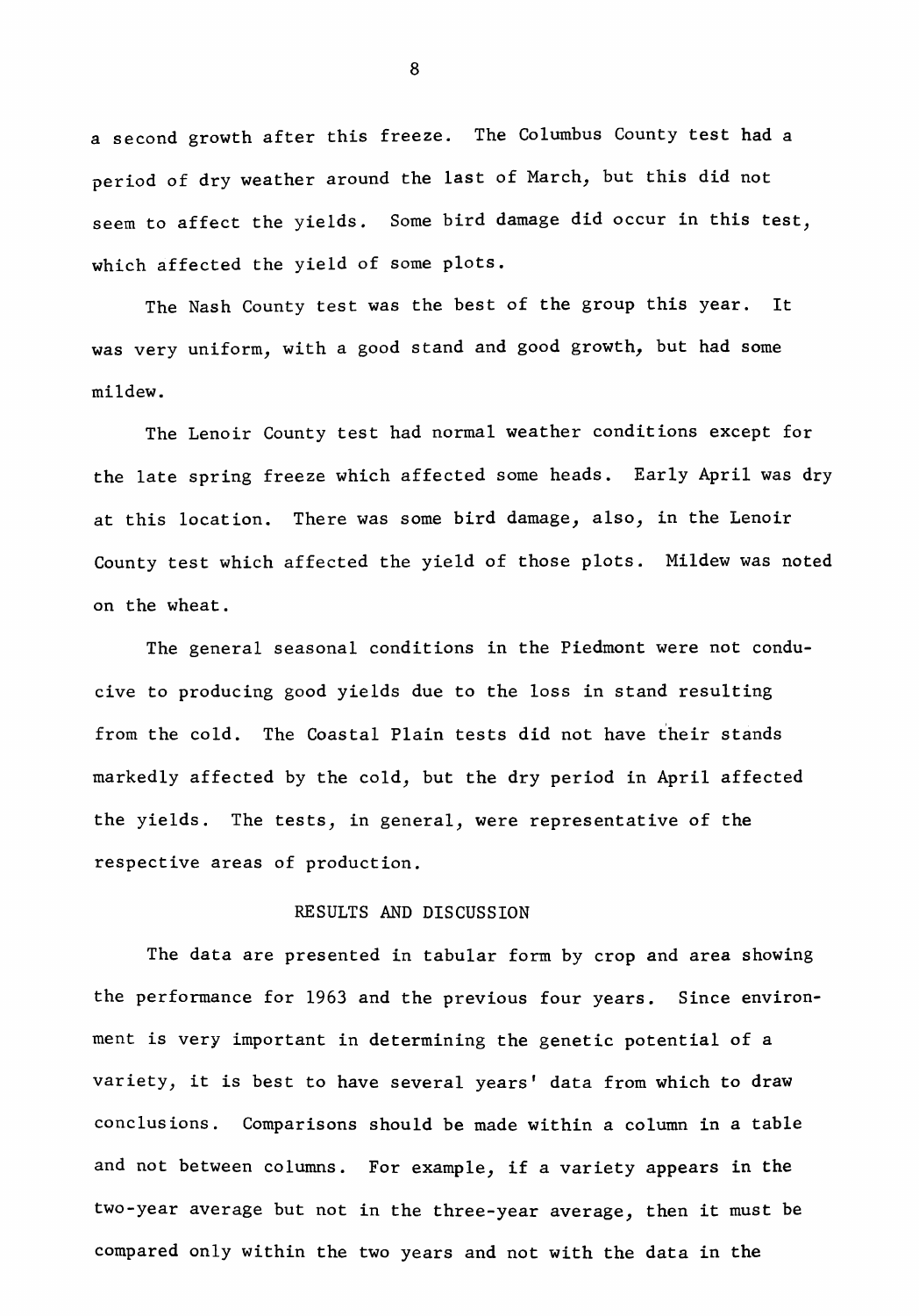three-year average, since it is possible that the third year could have been extremely good or poor and not comparable.

The yield data presented in this report have been analyzed statistically and the least significant difference (L.S.D.), in terms of bushels per acre, isgiven at the bottom of each 1963 yield column. Unless the yield difference between two varieties is greater than the  $L.S.D.,$  the varieties should not be considered as having yielded differently from each other.

#### Barley

The performance of barley in the Piedmont is shown in Table 5. The varieties and breeding lines yielded in a rather narrow range and showed no statistical differences either by individual locations or when combined over locations in 1963. The line SC 59-1018 had a high yield and test weight. Colonial 2 showed the highest five-year average for yield of the varieties tested; however, the other varieties were lower in yield and similar to each other. Rogers and Wade generally had the highest test weight (lbs/bu) of the varieties tested.

In the Coastal Plain area, Table 6, there were yield differences in 1963, with the breeding line, SC 59-1018, showing outstanding yield and test 'weight characteristics. Of the commercial varieties availahle there were very little differences in their yield; however, Rogers die show a low yield in comparison with the others this year. Considering the five-year average, Wade and Colonial 2 had the highest yields and seemed to be consistent in their performance across years. Generally, Rogers and Wade had the higher test weights per bushel. The low yield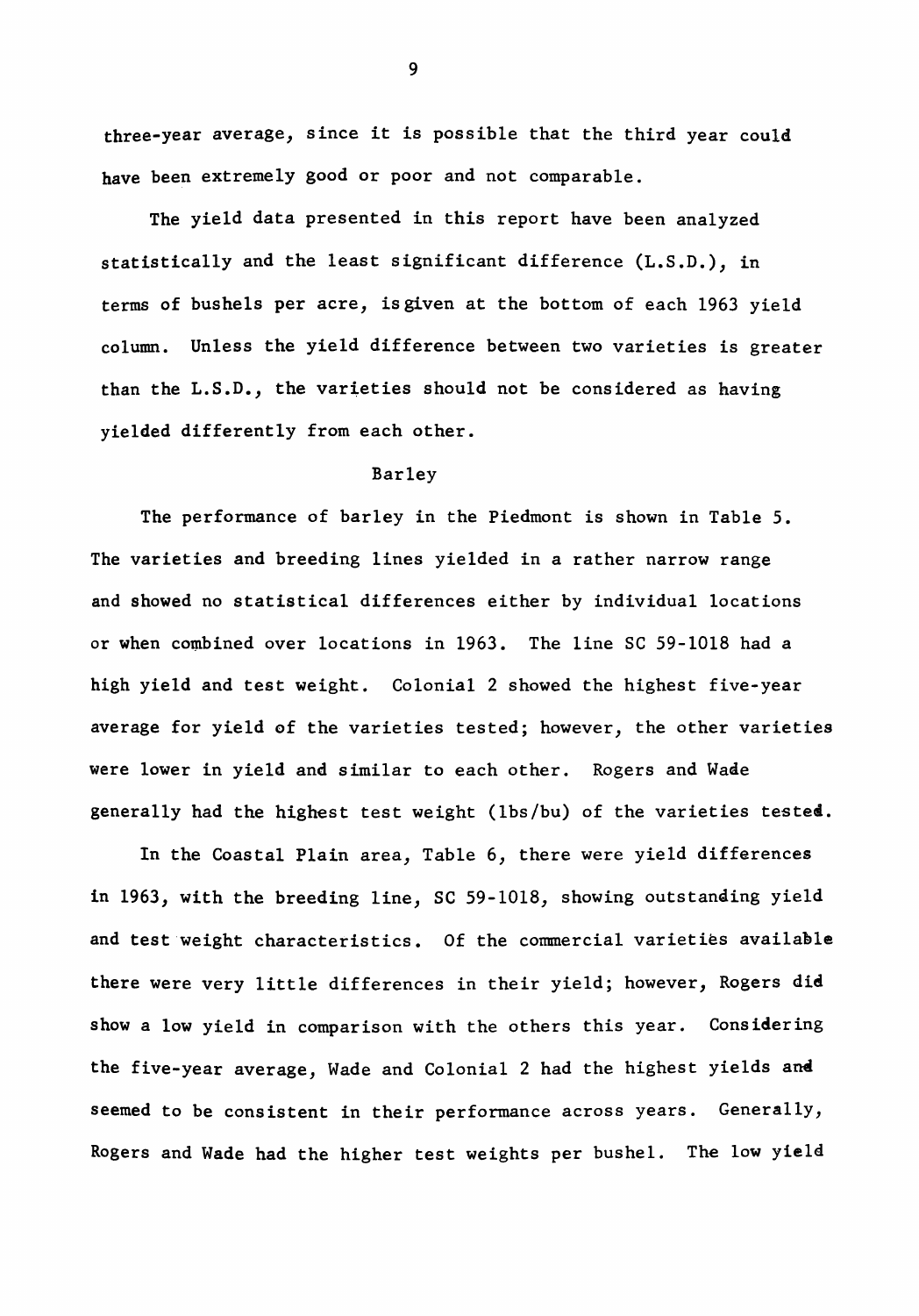on Rogers was probably attributable to earliness and the fact that the heads were injured by cold. There were differences for entries within each location in 1963, and also a variety by location interaction, when the data were combined across the three locations, indicating that varieties failed to respond the same from location to location. Part of this may be explained by the environment, particularly the cold damage to the early flowering heads and the bird damage to some of the later material. SC 59-1018 appeared to be outstanding for the two-year tests in which it has been included as <sup>a</sup> breeding line. Not only is it outstanding for yield, but it also has a high test weight.

#### Oats

A summary of the oat performance trials in the Piedmont is shown in Table 7. The single location in Stanly County in which the oats were harvested had reasonably good yields, except for Arlington, Victorgrain and two lines which fell below 60 bushels per acre. Roanoke, Sumter and Carolee yielded in excess of 83 bushels. Only three of the varieties have been in the test for a five-year period. However, in studying the three-year data, Sumter and Roanoke both yielded in excess of 70 bushels. These were followed very closely by Moregrain, Carolee and Fairfax. Considering test weight, Moregrain had the highest for the years in which it has been included in the test.

Data from the oat trials in the Coastal Plain are given in Table 8. Sumter led the test in 1963, with a yield of 76.4 bushels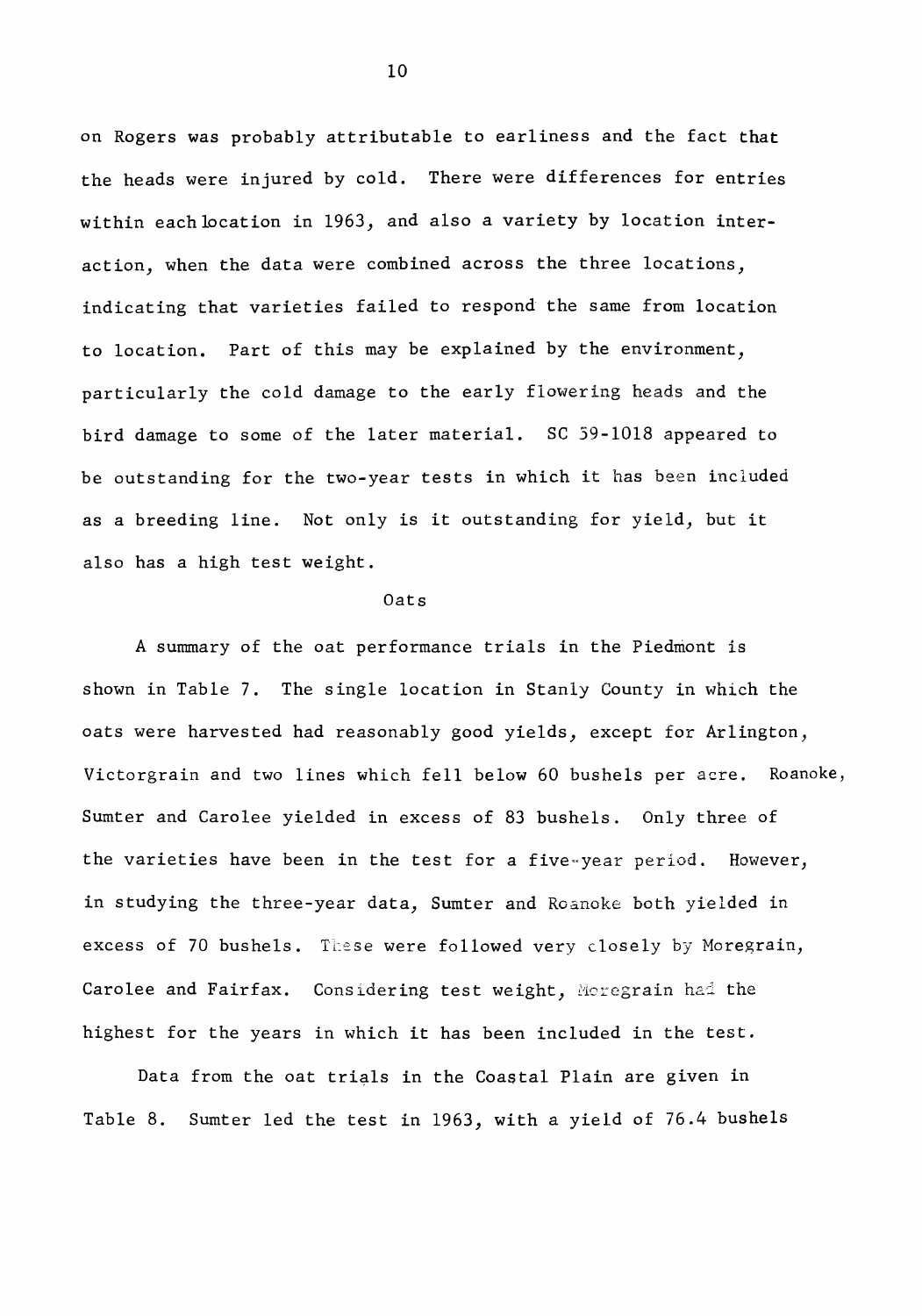per acre. Moregrain, Carolee and Suregrain yielded in excess of 60 bushels per acre. Several of the breeding lines yielded very high and showed good test weight. There were variety differences at each location and there was a variety by location interaction shown in these tests. Varieties failed to respond the same, relative to each other, at the different locations. However, these differences were probably not sufficient for one to choose a variety on the basis of individual location data.

#### Wheat

Data on the wheat tests in the Piedmont are presented in Table 9. Yields were generally good, particularly considering the cool weather which had markedly affected the stand. Although there were no significant differences in 1963, Wakeland led the test with a yield,of 45 bushels per acre. All of the varieties tended to perform very close to this. Knox and Knox 62 had the highest test weight of the entries tested. The test weights of all varieties were particularly good in 1963. Considering the entries over a period of years, all were yielding very close to each other, with no more than a five bushel spread from the lowest to the highest in the five-year period, 1959 - 1963.

Performance of wheat varieties in the Coastal Plain is shown in Table 10. There were variety differences in 1963, with Knox 62 and Reed having the lowest yield per acre; these two wheats are definitely not adapted to the Coastal Plain region. Considering the five-year period, 1959 - 1963, Wakeland led the tests in yield per acre.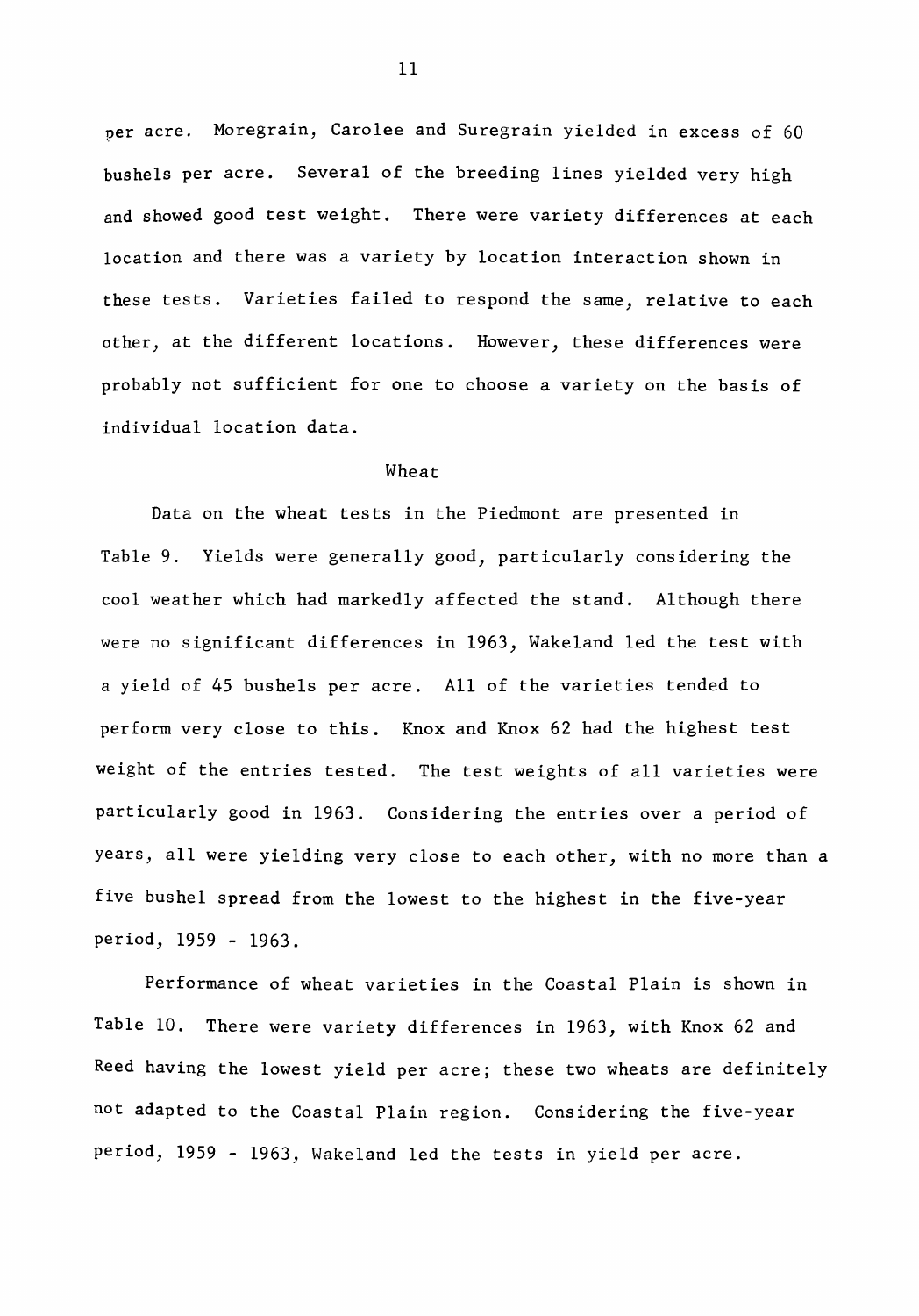| Area and<br>cooperator                                          | Fertilizer<br>1 <sub>bs</sub> /A | Topdress $1/$<br>lbs/A and date                               | Date of<br>planting | Date of $2/$<br>harvesting |
|-----------------------------------------------------------------|----------------------------------|---------------------------------------------------------------|---------------------|----------------------------|
| Piedmont Area                                                   |                                  |                                                               |                     |                            |
| Gaston Co.<br>Henry Clark                                       | 500<br>$5 - 10 - 10$             | 30 N<br>Feb. 18<br>45 N<br>March 8                            | Oct. 11             | June 10<br>June 25         |
| Stanly Co.<br>D. G. Harwood                                     | 500<br>$5 - 10 - 10$             | 30 N<br>Feb. 18<br>additional 30 N<br>March 8 on oats<br>only | Oct. 10             | June 10<br>June 25         |
| Iredell Co.<br>Allan Morrow                                     | 500<br>$5 - 10 - 10$             | Feb. 18<br>30 N<br>15 N<br>March 8                            | Oct. 11             | June 10<br>June 25         |
| Davidson Co.<br>C. A. Smith                                     | 500<br>$5 - 10 - 10$             | 30 N<br>Feb. 18<br>45 N<br>March 8                            | 0ct.10              | Test discarded<br>May 1    |
| Coastal Plain Area                                              |                                  |                                                               |                     |                            |
| Lenoir Co.<br>Franklin Scarborough                              | 500<br>$5 - 10 - 10$             | 30 N<br>Feb. 19<br>30 N<br>March 11                           | Oct. 18             | June 11                    |
| Nash Co.<br>W. M. Winstead                                      | 500<br>$5 - 10 - 10$             | Feb. 19<br>30 N<br>30 N<br>March 11                           | Oct. 16             | June 11                    |
| Columbus Co.<br>Wallace Dickens, Supt.<br>Border Belt Res. Sta. | None                             | Feb. 15<br>30 N<br>15 N<br>March 14                           | Oct. 30             | June 12                    |

Table 1. Cultural practices for small grain tests 1963.

 $\frac{1}{n}$  Ammonium nitrate was used at all locations, except the Border Belt Res. Sta., where A.N.L. was applied.

*l/* Second harvest date due to differences in maturity.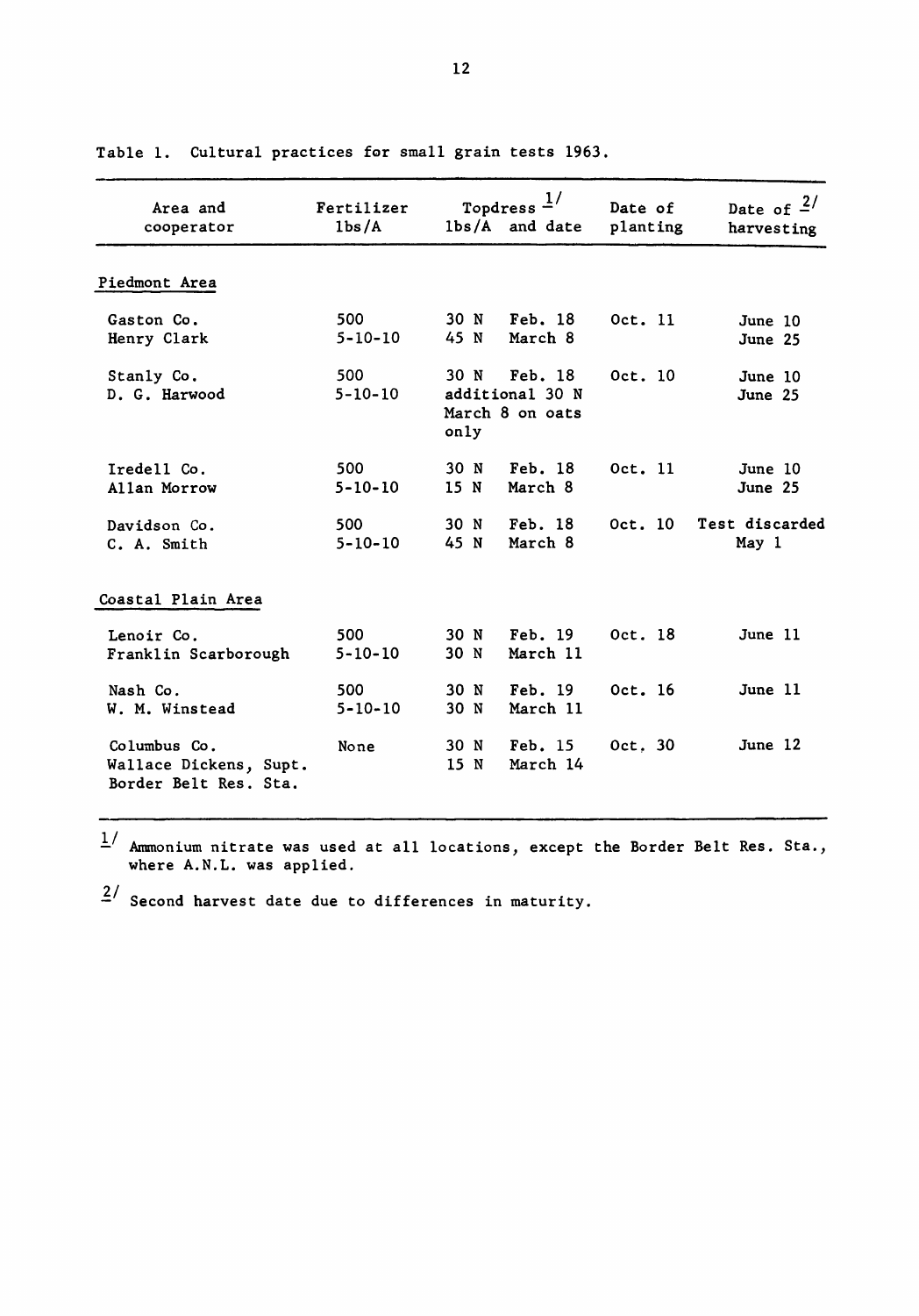| Variety        | Loose<br>smut<br>resist-<br>ance | Mildew<br>resist-<br>ance | Rust<br>resist-<br>ance | Scald<br>resist-<br>ance | Lodging<br>resist-<br>ance | Winter<br>Hardiness | Maturity      | Test<br>Weight<br>1b/bu. |
|----------------|----------------------------------|---------------------------|-------------------------|--------------------------|----------------------------|---------------------|---------------|--------------------------|
| Davie          | Poor                             | Poor                      | Excellent               | Fair                     | Fair                       | Fair                | Early         | Med.                     |
| Rogers         | Poor                             | Excellent                 | Fair                    | Fair                     | Good                       | Good                | Late          | High                     |
| Early Marconee | Poor                             | Fair                      | Poor                    | Poor                     | Poor                       | Fair                | Early         | Med.                     |
| Wade           | Poor                             | Poor                      | Excellent               | Fair                     | Excellent                  | Fair                | Early         | High                     |
| Ga-Jet         | Good                             | Fair                      | Fair                    | Fair                     | Poor                       | Fair                | Very<br>early | Med.                     |
| Colonial 2     | Poor                             | Poor                      | Poor                    | Poor                     | Fair                       | Fair                | Early         | Med.                     |

#### Table 2. Characteristics of barley varieties.

| Variety           | Rust<br>resist-<br>ance | Smut<br>resist-<br>ance | Blight<br>resist-<br>ance | Mosaic<br>resist-<br>ance | Maturity | Winter<br>hardi-<br>ness | Lodging<br>resist-<br>ance | Amount<br>оf<br>Straw | Test<br>Weight<br>1b/bu. |
|-------------------|-------------------------|-------------------------|---------------------------|---------------------------|----------|--------------------------|----------------------------|-----------------------|--------------------------|
| Arlington         | Fair                    | Good                    | Poor                      | Good                      | Late     | Good                     | Fair                       | Heavy                 | Med.                     |
| Sumter            | Fair                    | Good                    | Good                      | Good                      | Med.     | Good                     | Good                       | Light                 | Med.                     |
| Moregrain BRS     | Good                    | Good                    | Good                      | Fair                      | Early    | Fair                     | Good                       | Light                 | High                     |
| Roanoke           | Fair                    | Poor                    | Good                      | Fair                      | Late     | Good                     | Fair                       | Heavy                 | Med.                     |
| Victorgrain 48-93 | Fair                    | Good                    | Poor                      | Fair                      | Med.     | Fair                     | Good                       | Med.                  | Med.                     |
| Carolee           | Fair                    | Good                    | Good                      | Fair                      | Med.     | Good                     | Good                       | Light                 | Med.                     |
| Fairfax           | Fair                    | Poor                    | Good                      | Fair                      | Late     | Good                     | Fair                       | Heavy                 | Med.                     |
| Suregrain BRS     | Good                    | Excellent Good          |                           | Poor                      | Early    | Poor                     | Good                       | Light                 | High                     |

\* These characteristics based upon all available observations.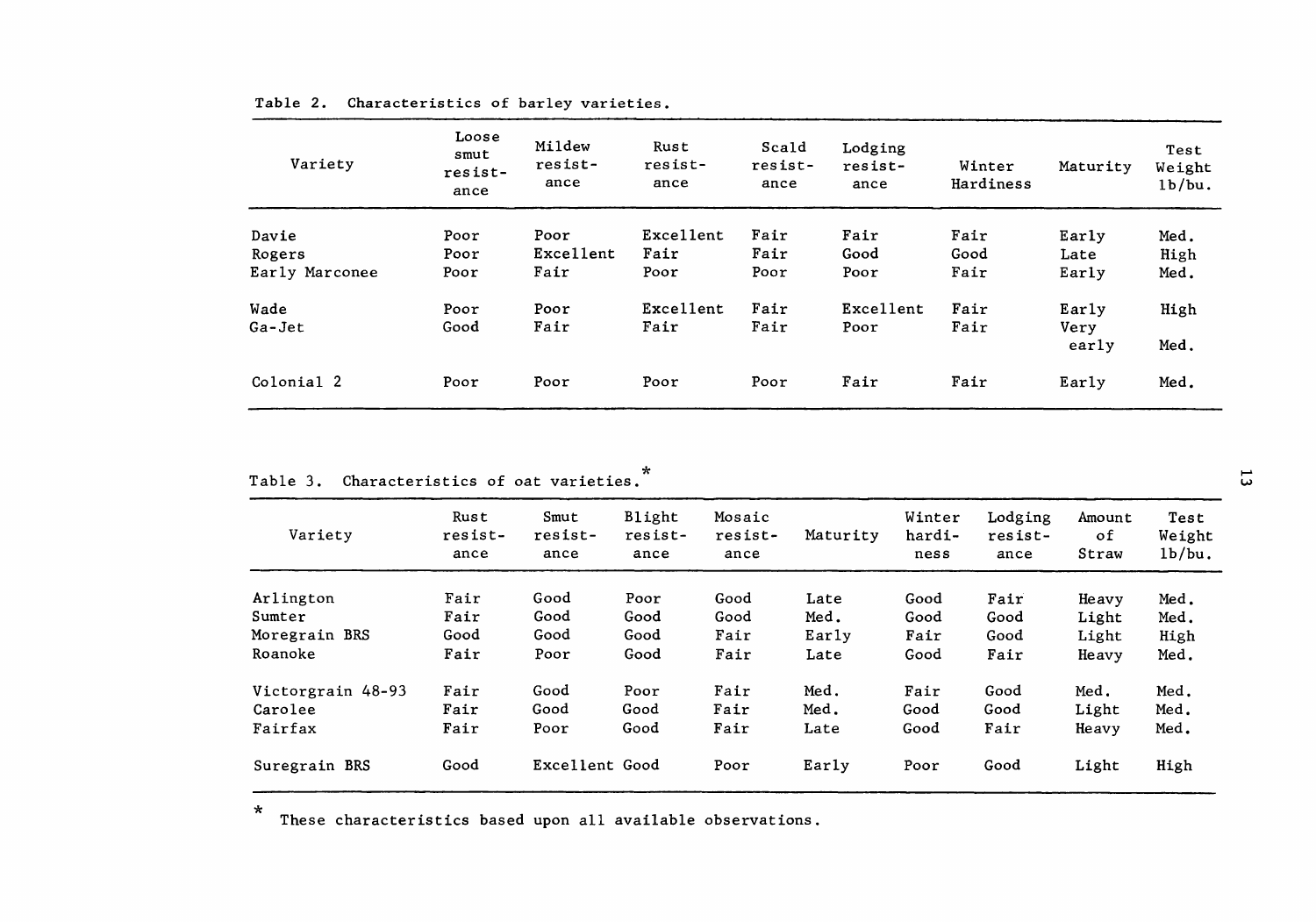| Variety     | Leaf<br>rust<br>resist-<br>ance | Mildew<br>resist-<br>ance | Mosaic<br>resist-<br>ance | Maturity | Winter<br>Hardiness | Lodging<br>resist-<br>ance | Height<br>оf<br>straw | Test<br>Weight<br>1b/bu. |    |
|-------------|---------------------------------|---------------------------|---------------------------|----------|---------------------|----------------------------|-----------------------|--------------------------|----|
| Atlas 66    | Fair                            | Fair                      | Poor                      | Med.     | Fair                | Good                       | $*$ Med.              | Low                      |    |
| Knox        | Good                            | Fair                      | Good                      | Early    | Good                | Good                       | Short                 | High                     |    |
| Thorne      | Poor                            | Poor                      | Good                      | Late     | Excellent           | Fair                       | <b>Tall</b>           | Med.                     |    |
| Anderson    | Fair                            | Fair                      | Fair                      | Late     | Good                | Good                       | Ta11                  | Med.                     |    |
| Wakeland    | Fair                            | Good                      | Poor                      | Early    | Fair                | Good                       | Short                 | High                     | 74 |
| Coker 47-27 | Fair                            | Poor                      | Poor                      | Med.     | Fair                | Good                       | Tall                  | High                     |    |
| Taylor 49   | Fair                            | Poor                      | Good                      | Med.     | Good                | Fair                       | Med.                  | Med.                     |    |
| Hadden<br>۰ | Good                            | <b>Excellent</b>          | Poor                      | Early    | Fair                | Excellent                  | Short                 | High                     |    |
| Knox 62     | Good                            | Fair                      | Good                      | Early    | Good                | Good                       | Short                 | High                     |    |
| Ga. 1123    | Good                            | Fair                      | Good                      | Med.     | Fair                | Excellent                  | Med.                  | Med.                     |    |
| Reed        | Excellent                       | Poor                      | Good                      | Med.     | Excellent           | Good                       | Med.                  | High                     |    |
| Monon       | Excellent                       | Poor                      | Good                      | Early    | Excellent           | Good                       | Short                 | High                     |    |

Table 4. Characteristics of wheat varieties.

\* These characterizations based upon all available observations.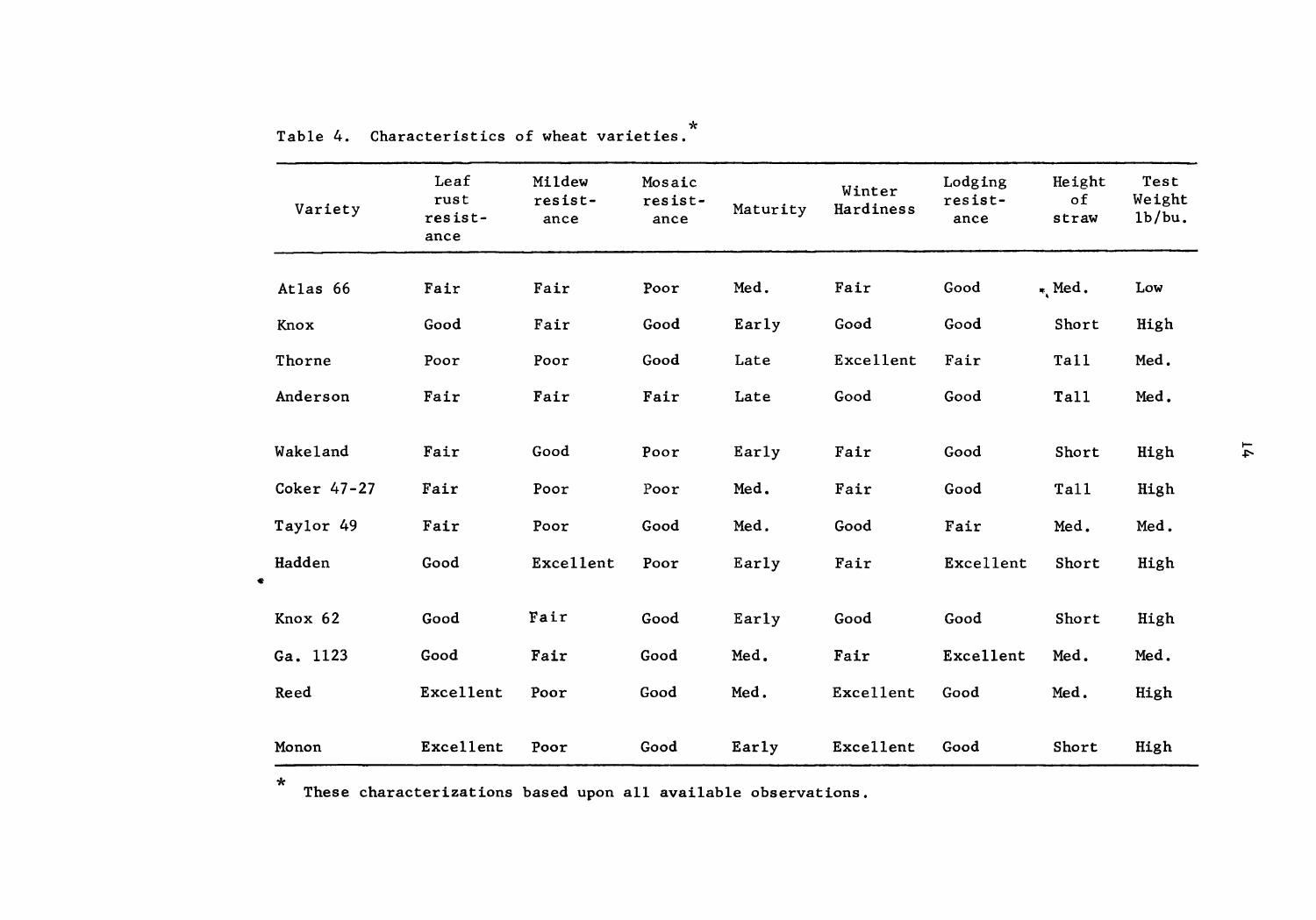| Variety<br>or Line |                  |              | 1 yr. ave. $\frac{1}{2}$<br>1963<br>$\overline{bu/A}$ $1\overline{bs/bu}$ |      | 2 yr. ave. $\frac{27}{1}$<br>1962-1963<br>$bu/A$ $1bs/bu$ | 1961-1963 | 3 yr. ave. $\frac{3}{7}$<br>$bu/A$ $1bs/bu$ |      | 4 yr. ave. $\frac{4}{7}$<br>1960-1963<br>$bu/A$ 1bs/bu | 5 yr. ave. $\frac{5}{10}$<br>1959-1963<br>bu/A |
|--------------------|------------------|--------------|---------------------------------------------------------------------------|------|-----------------------------------------------------------|-----------|---------------------------------------------|------|--------------------------------------------------------|------------------------------------------------|
| Davie              |                  | 34.6         | 39.0                                                                      | 35.2 | 38.1                                                      | 39.5      | 39.4                                        | 43.8 | 40.2                                                   | 42.1                                           |
| Rogers             |                  | 34.0         | 46.6                                                                      | 36.0 | 45.6                                                      | 45.2      | 45.8                                        | 40.2 | 45.6                                                   | 41.0                                           |
| Wade               |                  | 31.5         | 45.4                                                                      | 34.4 | 43.9                                                      | 43.5      | 44.1                                        | 43.5 | 44.6                                                   | 43.7                                           |
| Colonial 2         |                  | 30.4         | 37.0                                                                      | 33.5 | 37.1                                                      | 42.2      | 38.7                                        | 47.7 | 39.4                                                   | 47.3                                           |
| Calhoun X          | Bolivia 954 $6/$ | 33.2         | 40.6                                                                      | 36.0 | 40.1                                                      | 43.3      | 41.2                                        | 46.9 | 42.0                                                   | 45.7                                           |
| Early Marconee     |                  | 31.8         | 40.3                                                                      | 37.2 | 39.4                                                      | 38.9      | 40.0                                        |      |                                                        |                                                |
| Ga-Jet             |                  | 33.9         | 35.9                                                                      | 33.6 | 36.4                                                      | 38.0      | 37.9                                        |      |                                                        |                                                |
| SC 59-1018 $6/$    |                  | 49.8         | 47.0                                                                      | 44.9 | 44.4                                                      |           |                                             |      |                                                        |                                                |
| $L.S.D.$ (.05)     | (.01)            | N.S.<br>N.S. |                                                                           |      |                                                           |           |                                             |      |                                                        |                                                |
| C.V.               | $(\% )$          | 30           |                                                                           |      |                                                           |           |                                             |      |                                                        |                                                |

Table 5. Summary of barley performance trials in the Piedmont.

 $1/$  Average of Stanly and Iredell County locations.

 $\frac{2}{\pi}$  Average of five locations.

- $\frac{3}{4}$  Average of nine locations.
- $4/$  Average of thirteen locations.
- <sup>2</sup>/ Average of sixteen locations.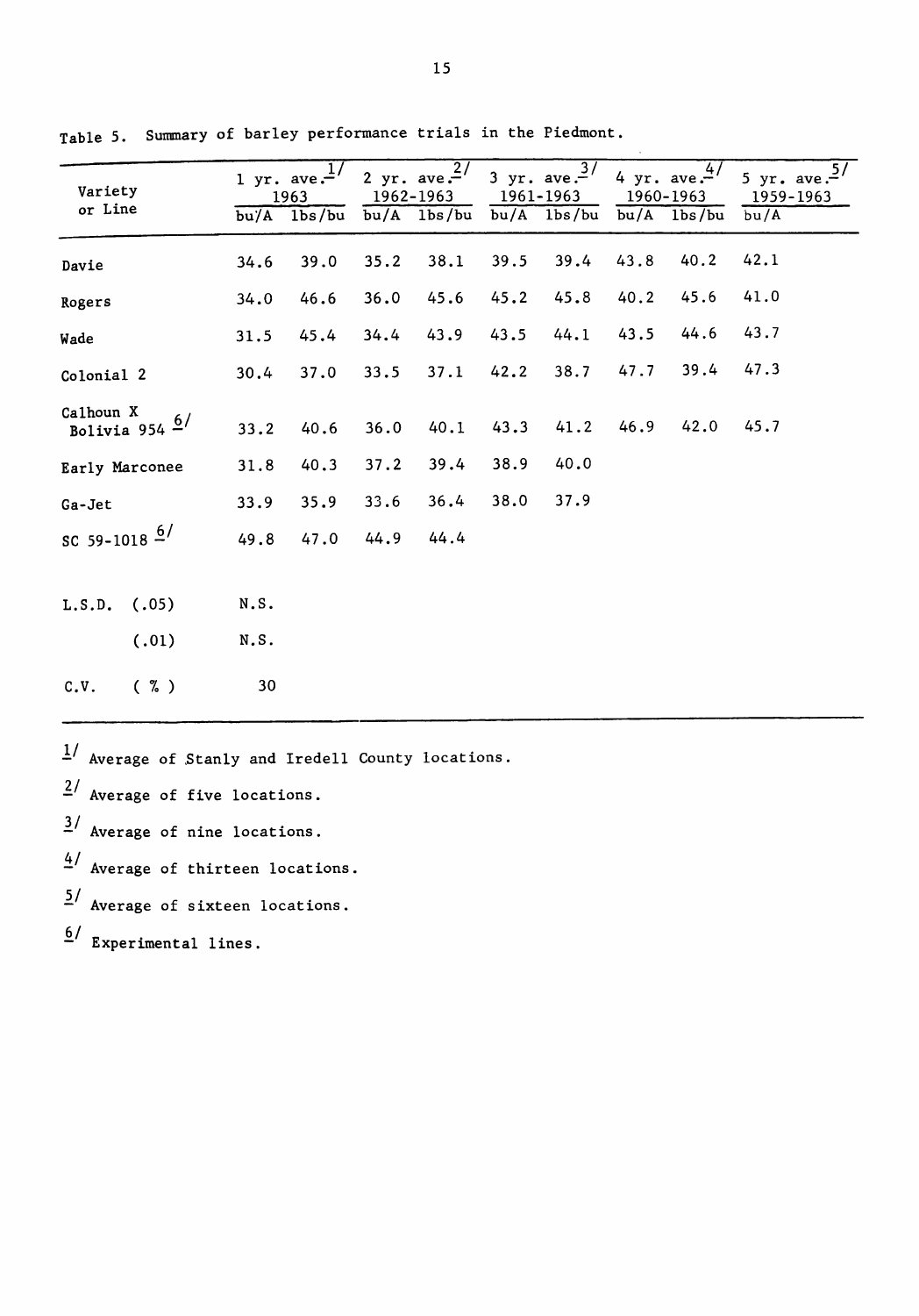| Variety<br>or Line            |       |                 | 1 yr. ave. $\frac{1}{l}$<br>1963<br>$bu/A$ $1bs/bu$ |      | 1962-1963<br>$bu/A$ $1bs/bu$ | 1961–1963 | 2 yr. ave. $\frac{2}{7}$ 3 yr. ave. $\frac{3}{7}$ 4 yr. ave. $\frac{4}{7}$<br>$bu/A$ $1bs/bu$ |      | 1960-1963<br>$bu/A$ $1bs/bu$ | 5 yr. ave. $\frac{5}{7}$<br>$1959 - 1963$<br>bu/A |
|-------------------------------|-------|-----------------|-----------------------------------------------------|------|------------------------------|-----------|-----------------------------------------------------------------------------------------------|------|------------------------------|---------------------------------------------------|
| Davie                         |       | 45.8            | 38.7                                                | 37.3 | 38.7                         | 44.4      | 39.3                                                                                          | 38.6 | 39.1                         | 38.0                                              |
| Rogers                        |       | $23.4^{7/43.8}$ |                                                     | 30.6 | 44.8                         | 38.8      | 43.8                                                                                          | 32.6 | 43.6                         | 35.9                                              |
| Wade                          |       | 45.5            | 44.5                                                | 40.0 | 44.5                         | 47.9      | 43.7                                                                                          | 43.7 | 42.8                         | 42.2                                              |
| Colonial 2                    |       | 46.2            | 38.7                                                | 40.5 | 38.8                         | 48.3      | 38.9                                                                                          | 43.2 | 38.8                         | 41.7                                              |
| Calhoun X<br>Bolivia 954 $6/$ |       |                 | 47.2 41.3                                           | 40.5 | 40.9                         | 45.6      | 41.0                                                                                          | 41.4 | 41.4                         | 39.2                                              |
| Early Marconee                |       | $35.4^{2/40.2}$ |                                                     | 31.2 | 40.4                         | 37.6      | 40.4                                                                                          |      |                              |                                                   |
| Ga-Jet                        |       | 40.6            | 37.1                                                | 37.6 | 37.0                         | 42.0      | 37.2                                                                                          |      |                              |                                                   |
| SC 59-1018 $6/$               |       | 56.1            | 46.3                                                | 45.0 | 45.0                         |           |                                                                                               |      |                              |                                                   |
| $L.S.D.$ (.05)                |       | 14.0            |                                                     |      |                              |           |                                                                                               |      |                              |                                                   |
|                               | (.01) | 19.5            |                                                     |      |                              |           |                                                                                               |      |                              |                                                   |
| C.V.                          | ( 7)  | 23              |                                                     |      |                              |           |                                                                                               |      |                              |                                                   |

Table 6. Summary of barley performance trials in the Coastal Plain.

 $1/$  Average of Lenoir, Nash and Columbus County locations.

 $2/$  Average of six locations.

 $\frac{3}{ }$  Average of nine locations.

- $4/$  Average of twelve locations.
- 2/ Average of fourteen locations.

 $6/$  Experimental lines.

 $\frac{7}{16}$  Bird and cold damage at Lenoir County.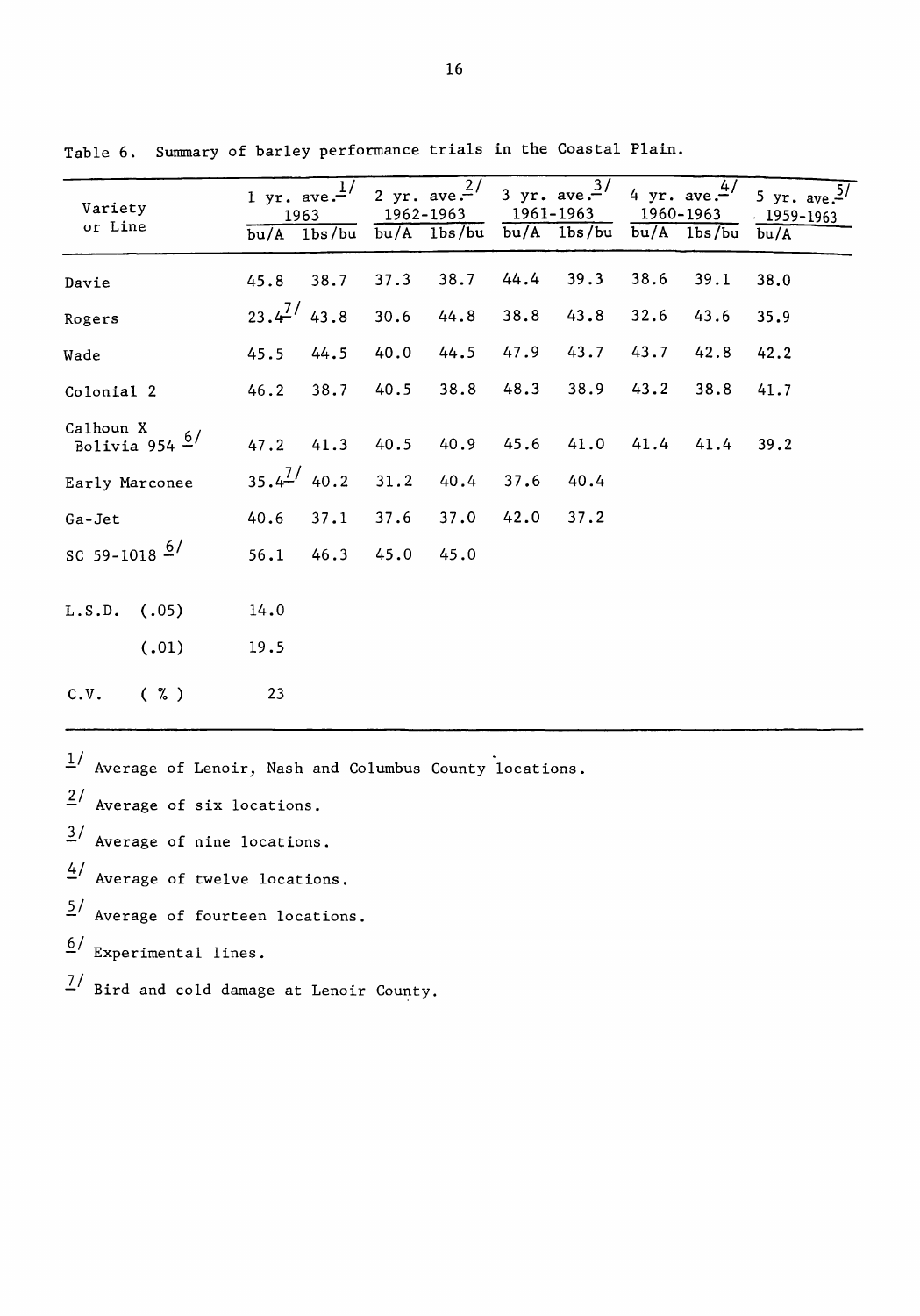| Variety<br>or Line             |      | 1 yr. ave. $\frac{1}{4}$<br>1963<br>$\overline{bu/A}$ 1bs/bu |      | 2 yr. ave. $\frac{27}{ }$<br>1962-1963<br>$bu/A$ 1bs/bu |      | 3 yr. ave. $\frac{3}{7}$<br>1961–1963<br>$bu/A$ $1bs/bu$ | 4/<br>4 yr. ave. $-$ '<br>1960-1963<br>bu/A | 5/<br>5 yr. ave. $-$<br>1959-1963<br>bu/A |
|--------------------------------|------|--------------------------------------------------------------|------|---------------------------------------------------------|------|----------------------------------------------------------|---------------------------------------------|-------------------------------------------|
| Arlington                      | 47.6 | 27.9                                                         | 40.4 | 29.1                                                    | 45.7 | 30.5                                                     | 43.6                                        | 43.7                                      |
| Moregrain BRS                  | 77.0 | 34.8                                                         | 63.0 | 33.6                                                    | 66.8 | 34.2                                                     | 62.1                                        | 61.8                                      |
| Victorgrain 48-93              | 56.8 | $3'$ 7                                                       | 47.7 | 31.2                                                    | 51.1 | 31.9                                                     | 45.1                                        | 46.0                                      |
| Carolee                        | 83.5 | 28.7                                                         | 63.9 | 29.4                                                    | 65.8 | 30.8                                                     | 62.3                                        |                                           |
| Roanoke                        | 88.6 | 30.0                                                         | 71.5 | 30.9                                                    | 70.6 | 32.7                                                     | 64.8                                        |                                           |
| Fairfax                        | 78.6 | 30.1                                                         | 62.4 | 31.2                                                    | 66.5 | 32.4                                                     | 60.5                                        |                                           |
| Sumter                         | 87.6 | 32.5                                                         | 68.7 | 31.2                                                    | 70.9 | 32.0                                                     |                                             |                                           |
| Coker 62-34 $(58-6)^6/69.2$    |      | 32.3                                                         |      |                                                         |      |                                                          |                                             |                                           |
| SC 60-13459 $\frac{6}{ }$ 56.2 |      | 31.4                                                         |      |                                                         |      |                                                          |                                             |                                           |
| Coker 62-41 $(56-14)^6/37.9$   |      | 32.1                                                         |      |                                                         |      |                                                          |                                             |                                           |
| $L.S.D.$ (.05)                 | 28.2 |                                                              |      |                                                         |      |                                                          |                                             |                                           |
| (.01)                          | 38.0 |                                                              |      |                                                         |      |                                                          |                                             |                                           |
| $(\% )$<br>C.V.                | 3    |                                                              |      |                                                         |      |                                                          |                                             |                                           |

Table 7. Summary of oat performance trials in the Piedmont.

 $\frac{1}{4}$  Average of Stanly County location.

 $\frac{2}{1}$  Average of four locations.

 $\frac{3}{4}$  Average of eight locations.

 $4/$  Average of twelve locations.

 $5/$  Average of fourteen locations.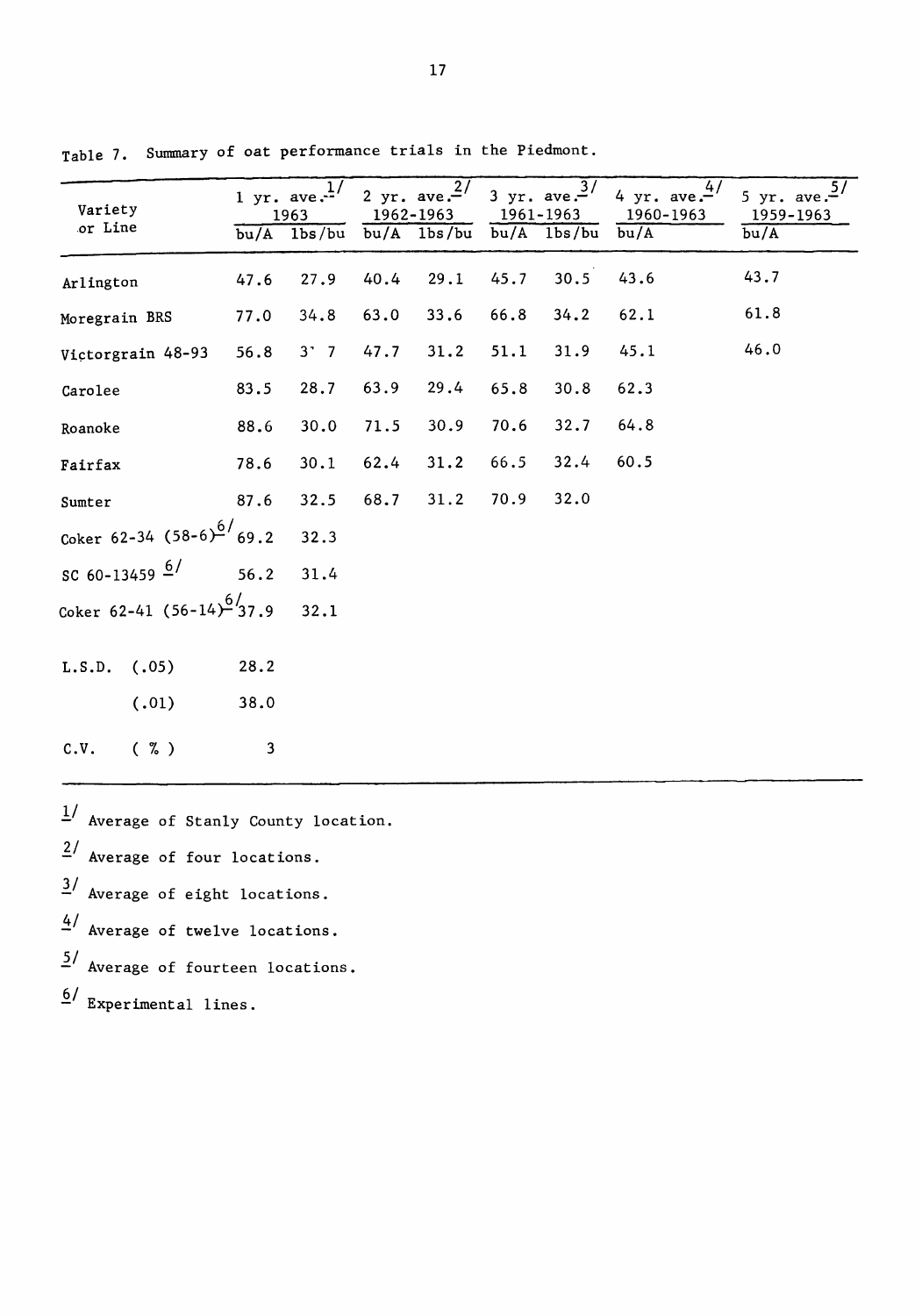| Variety<br>or Line            | bu/A | 1 yr. ave. $^{1/}$<br>1963<br>1 <sub>bs</sub> /bu |      | 1962-1963<br>$\overline{bu/A}$ 1bs/bu | 1961-1963<br>bu/A | lbs/bu | 2 yr. ave. $\frac{2}{3}$ yr. ave. $\frac{3}{4}$ 4 yr. ave. $\frac{4}{5}$<br>1960-1963<br>bu/A | 5 yr. ave. <sup>5/</sup><br>1959-1963<br>bu/A |
|-------------------------------|------|---------------------------------------------------|------|---------------------------------------|-------------------|--------|-----------------------------------------------------------------------------------------------|-----------------------------------------------|
| Arlington                     | 58.3 | 29.4                                              | 51.5 | 31.4                                  | 54.2              | 31.2   | 57.6                                                                                          | 55.1                                          |
| Moregrain BRS                 | 60.9 | 32.7                                              | 57.8 | 34.3                                  | 66.6              | 34.6   | 65.9                                                                                          | 65.2                                          |
| Victorgrain 48-93             | 59.7 | 29.6                                              | 51.4 | 31.6                                  | 54.0              | 31.3   | 54.0                                                                                          | 52.6                                          |
| Carolee                       | 60.9 | 30.9                                              | 65.2 | 32.2                                  | 70.8              | 32.3   | 72.8                                                                                          |                                               |
| Suregrain BRS                 | 64.1 | 31.1                                              | 62.5 | 33.2                                  | 71.7              | 33.5   | 71.6                                                                                          |                                               |
| Roanoke                       | 52.1 | 30.2                                              | 57.0 | 32.1                                  | 64.0              | 32.6   | 64.4                                                                                          |                                               |
| Fairfax                       | 48.9 | 27.9                                              | 57.2 | 30.9                                  | 62.2              | 31.1   | 64.7                                                                                          |                                               |
| Sumter                        | 76.4 | 32.5                                              | 78.5 | 33.0                                  | 84.4              | 33.3   |                                                                                               |                                               |
| Coker 62-34 $(58-6)^6/68.8$   |      | 33.3                                              |      |                                       |                   |        |                                                                                               |                                               |
| SC 60-13459 $\frac{6}{ }$     | 63.8 | 32.2                                              |      |                                       |                   |        |                                                                                               |                                               |
| Coker 62-41 $(56-14)^6/69.8$  |      | 31.9                                              |      |                                       |                   |        |                                                                                               |                                               |
| Coker 62-26 $(58-7)^{6/73.6}$ |      | 31.3                                              |      |                                       |                   |        |                                                                                               |                                               |
| L.S.D.<br>(.05)               | 15.4 |                                                   |      |                                       |                   |        |                                                                                               |                                               |
| (.01)                         | N.S. |                                                   |      |                                       |                   |        |                                                                                               |                                               |
| C.V.<br>$(\% )$               | 18   |                                                   |      |                                       |                   |        |                                                                                               |                                               |

Table 8. Summary of oat performance trials in the Coastal Plain.

*11* Average of Nash, Columbus and Lenoir County locations.

<sup>2</sup>/ Average of six locations.

*11* Average of nine locations.

<sup>4</sup>/ Average of twelve locations.

 $5/$  Average of fourteen locations.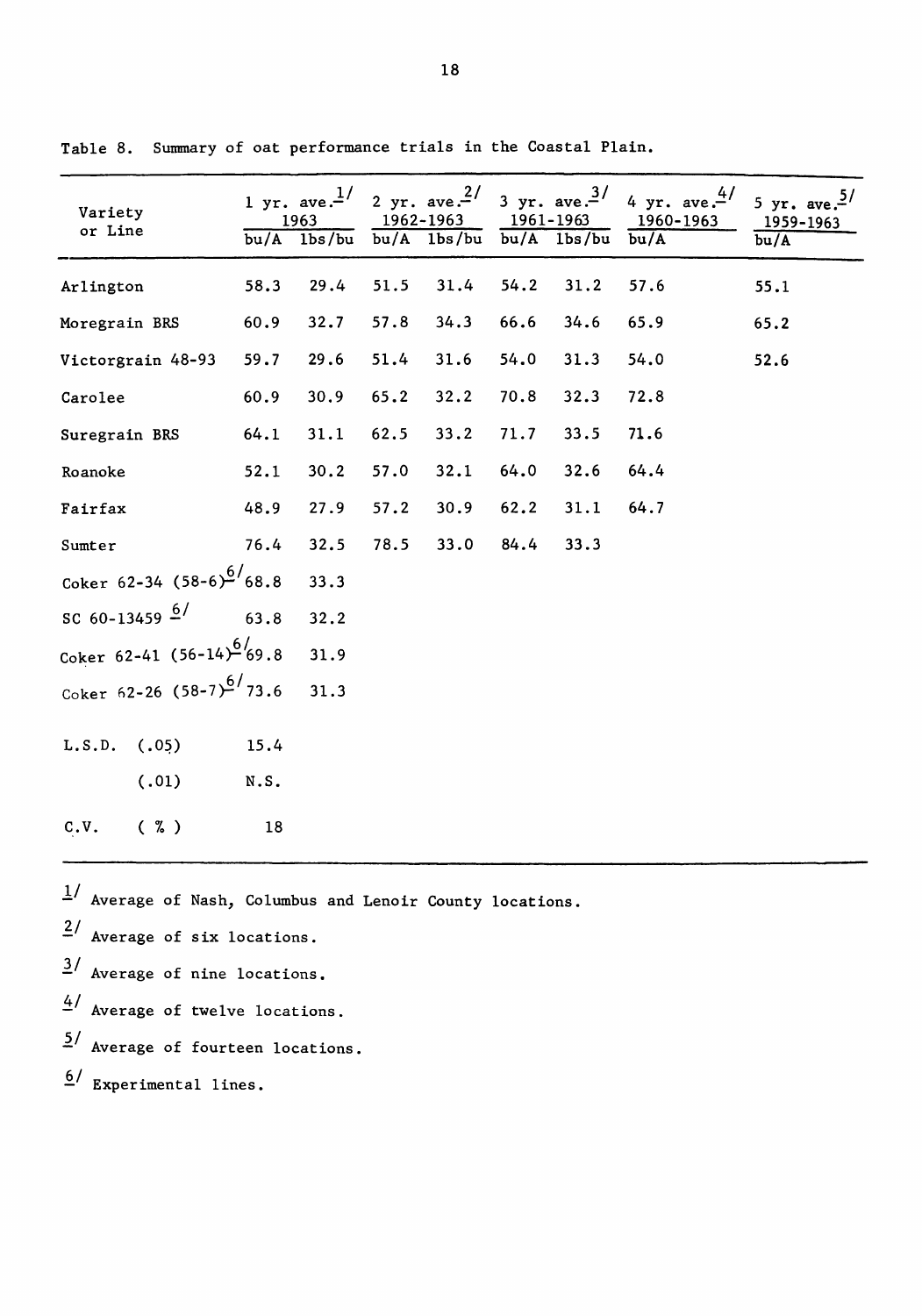| Variety<br>or Line                                           | bu/A | 1 yr. ave. $\frac{1}{2}$<br>1963<br>1 <sub>bs</sub> /bu |      | 2 yr. ave. $\frac{27}{16}$<br>1962-1963<br>$bu/A$ 1bs/bu | bu/A | 3 yr. ave. $\frac{3}{7}$<br>1961-1963<br>1 <sub>bs</sub> /bu | bu/A | 4 yr. ave. $\frac{4}{1}$<br>1960-1963<br>1 <sub>bs</sub> /bu | 5 yr. ave. $\frac{57}{167}$<br>1959-1963<br>bu/A |
|--------------------------------------------------------------|------|---------------------------------------------------------|------|----------------------------------------------------------|------|--------------------------------------------------------------|------|--------------------------------------------------------------|--------------------------------------------------|
| Atlas 66                                                     | 33.6 | 54.9                                                    | 32.4 | 54.8                                                     | 36.5 | 55.4                                                         | 36.1 | 55.5                                                         | 35.8                                             |
| Knox                                                         | 42.0 | 61.3                                                    | 38.9 | 59.4                                                     | 40.3 | 58.9                                                         | 38.6 | 58.7                                                         | 37.7                                             |
| Thorne                                                       | 41.7 | 56.2                                                    | 37.1 | 55.9                                                     | 39.3 | 56.0                                                         | 38.6 | 56.0                                                         | 38.2                                             |
| Anderson                                                     | 39.4 | 56.7                                                    | 32.2 | 55.4                                                     | 36.5 | 56.3                                                         | 37.4 | 57.0                                                         | 36.6                                             |
| Wakeland                                                     | 45.0 | 59.0                                                    | 40.2 | 57.5                                                     | 42.1 | 57.4                                                         | 41.3 | 57.4                                                         | 40.2                                             |
| Coker 47-27                                                  | 39.6 | 59.1                                                    | 36.9 | 58.3                                                     | 39.8 | 58.2                                                         | 38.7 | 58.1                                                         | 37.6                                             |
| Taylor 49                                                    | 37.6 | 55.8                                                    | 34.7 | 55.6                                                     | 39.1 | 56.0                                                         | 39.2 | 56.2                                                         | 38.8                                             |
| Hadden<br>(Coker 59-11)                                      | 39.1 | 58.2                                                    | 35.9 | 57.3                                                     | 38.5 | 57.4                                                         | 37.2 | 57.1                                                         |                                                  |
| Monon                                                        | 43.3 | 59.9                                                    | 37.2 | 57.9                                                     | 40.2 | 57.3                                                         |      |                                                              |                                                  |
| Ga. 1123                                                     | 43.9 | 58.2                                                    | 41.3 | 56.7                                                     | 45.2 | 56.6                                                         |      |                                                              |                                                  |
| Knox 62                                                      | 44.1 | 61.4                                                    | 37.7 | 59.6                                                     |      |                                                              |      |                                                              |                                                  |
| Reed                                                         | 42.2 | 56.9                                                    | 39.2 | 57.0                                                     |      |                                                              |      |                                                              |                                                  |
| Coker $61 - 10^{6}$                                          | 39.4 | 59.5                                                    |      |                                                          |      |                                                              |      |                                                              |                                                  |
| $(59-11)$<br>N.C. $4718^{6/}$                                | 39.0 | 55.5                                                    |      |                                                          |      |                                                              |      |                                                              |                                                  |
| N.C. $5044^{6/}$                                             | 42.2 | 58.0                                                    |      |                                                          |      |                                                              |      |                                                              |                                                  |
| (.05)<br>L.S.D.                                              | N.S. |                                                         |      |                                                          |      |                                                              |      |                                                              |                                                  |
| (.01)                                                        | N.S. |                                                         |      |                                                          |      |                                                              |      |                                                              |                                                  |
| c.v.<br>(7.)                                                 | 14   |                                                         |      |                                                          |      |                                                              |      |                                                              |                                                  |
| $1/$ Average of Stanly, Gaston and Iredell County locations. |      |                                                         |      |                                                          |      |                                                              |      |                                                              |                                                  |

Table 9. Summary of wheat performance trials in the Piedmont.

 $2/$  Average of six locations.  $\frac{3}{4}$  Average of ten locations.  $4/$  Average of fourteen locations.  $5/$  Average of seventeen locations.